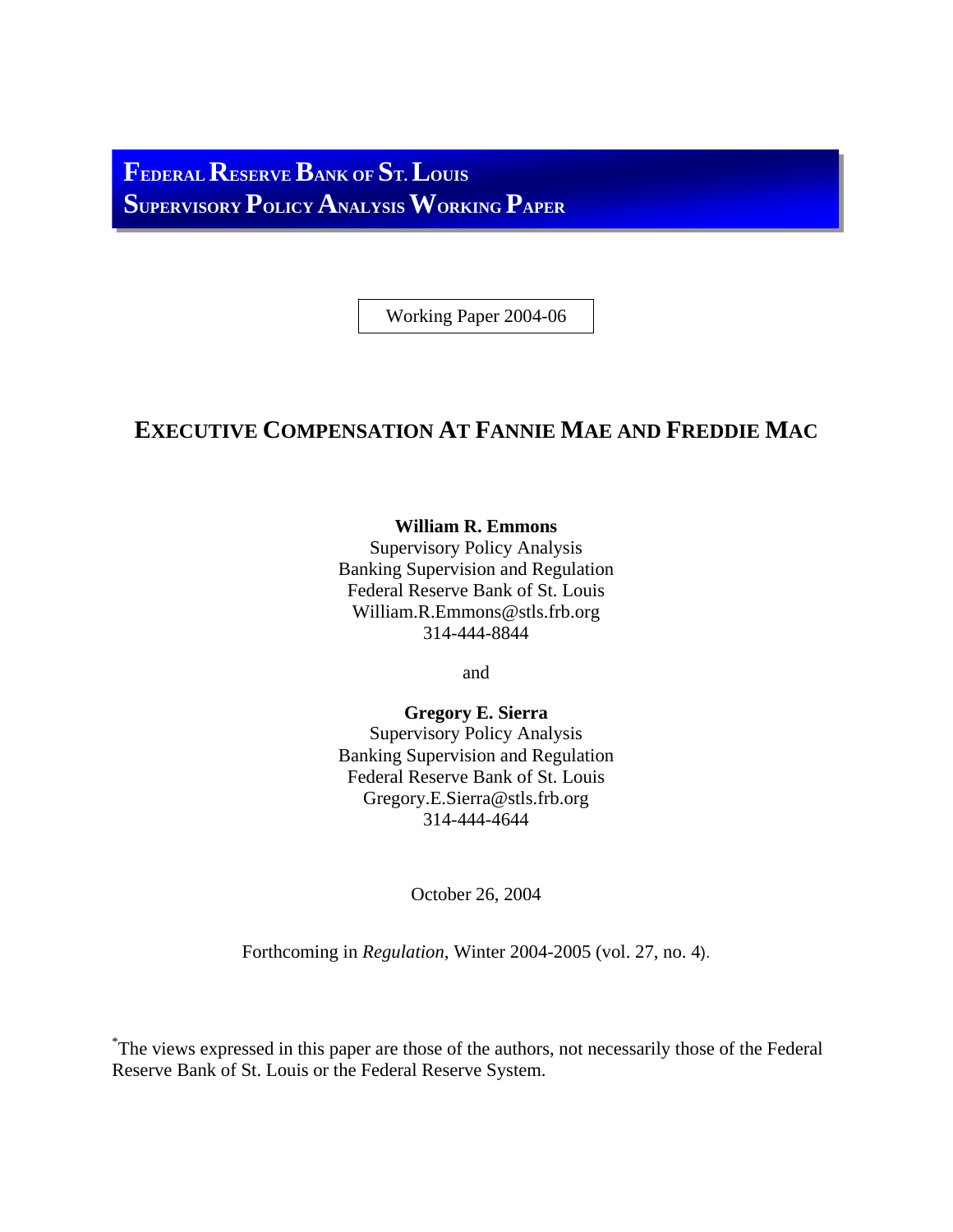# **EXECUTIVE COMPENSATION AT FANNIE MAE AND FREDDIE MAC**

"In the early 1990s, Freddie Mac promoted itself to investors as 'Steady Freddie,' a company of strong and steady growth in profits. During that period the company developed a corporate culture that placed a very high priority on meeting those expectations, including, when necessary, using means that failed to meet its obligations to investors, regulators and the public."

> *Report of the Special Examination of Freddie Mac*, Office of Federal Housing Enterprise Oversight, Dec. 2003, p. i.

"Characteristics of [Fannie Mae's] culture include… an executive compensation structure that rewarded management for meeting goals tied to earnings-per-share, a metric subject to manipulation by management."

> *Report of Findings to Date: Special Examination of Fannie Mae*, Office of Compliance, Office of Federal Housing Enterprise Oversight, Sept. 17, 2004, p. i.

Financial economists long have advocated tying top executives' pay to the performance of their firms. Michael C. Jensen and Kevin J. Murphy summarize the results of years of intensive academic study of the managerial-agency problem in a 1990 *Harvard Business Review*  article, "CEO Incentives: It's Not How Much You Pay, But How." Jensen and Murphy emphasize that CEOs respond to incentives, and executive compensation is first and foremost an incentive system. If shareholders want executives to act as if they own the firm, executive compensation should vary with firm value. In practice, this means that top executives' pay and personal wealth should be tied explicitly and substantially to the stock price or some accountingbased metric that might bear on the stock price over time.

Stock- and option-based executive compensation swept across the corporate landscape both in the United States and abroad during the 1990s, as corporate boards attempted to align the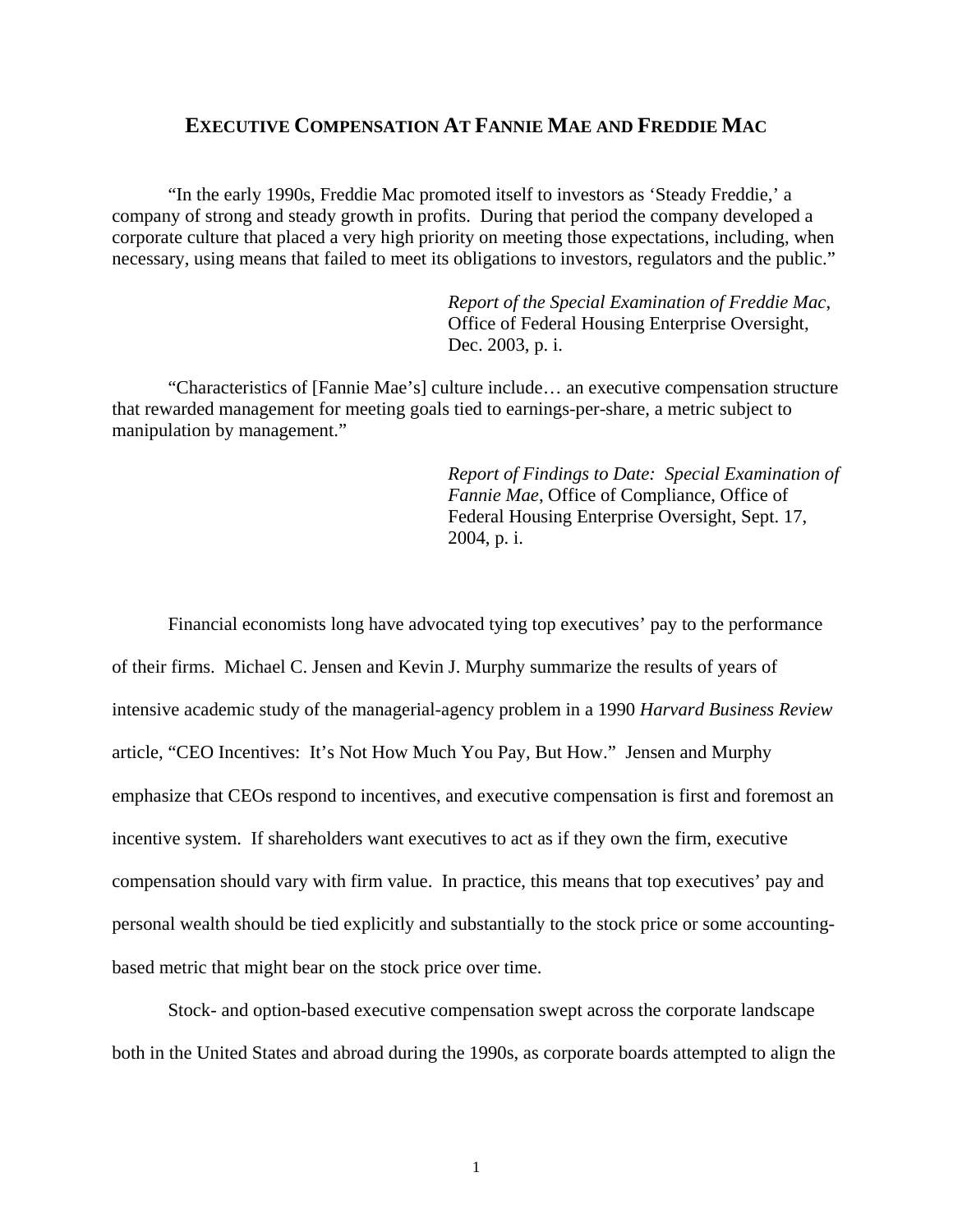interests of managers with those of shareholders. The privatized, publicly-traded housing government-sponsored enterprises (GSEs), Fannie Mae and Freddie Mac, were no exceptions. Indeed, Congressional reform legislation in 1992 (Federal Housing Enterprises Financial Safety and Soundness Act) mandated "pay for performance" as a substantial component of GSE executives' total compensation.

The original advocates of pay for performance expected that firms easily could induce executives to create shareholder value by providing heavily stock- and option-based compensation packages. These expectations may have been too optimistic. What financial economists call "high-powered incentive" structures sometimes create new distortions that can be as harmful as the managerial-agency problem they seek to eliminate. Jensen, Murphy, and Eric G. Wruck (2004) admit that "…while executive compensation can be a powerful tool for reducing the agency conflicts between managers and the firm, compensation can also be a substantial source of agency costs if it is not managed properly (p. 98)."

Flawed executive-compensation plans may have caused or exacerbated many of the recent corporate-governance scandals. The consequences of improperly managed executivecompensation arrangements extend beyond the executives themselves, to the firm's shareholders, employees, and other stakeholder groups. When the firms involved are government-sponsored enterprises that have grown so large as to pose systemic risks to the financial system, the consequences of improper executive incentives are amplified. The critique of Fannie Mae's corporate governance delivered in September 2004 by the Office of Federal Housing Enterprise Oversight (OFHEO) reinforced the point revealed in Freddie Mac's own internally discovered governance crisis of June 2003: Executive incentives were poorly aligned not only with stakeholder groups but potentially also with shareholders' long-run interests.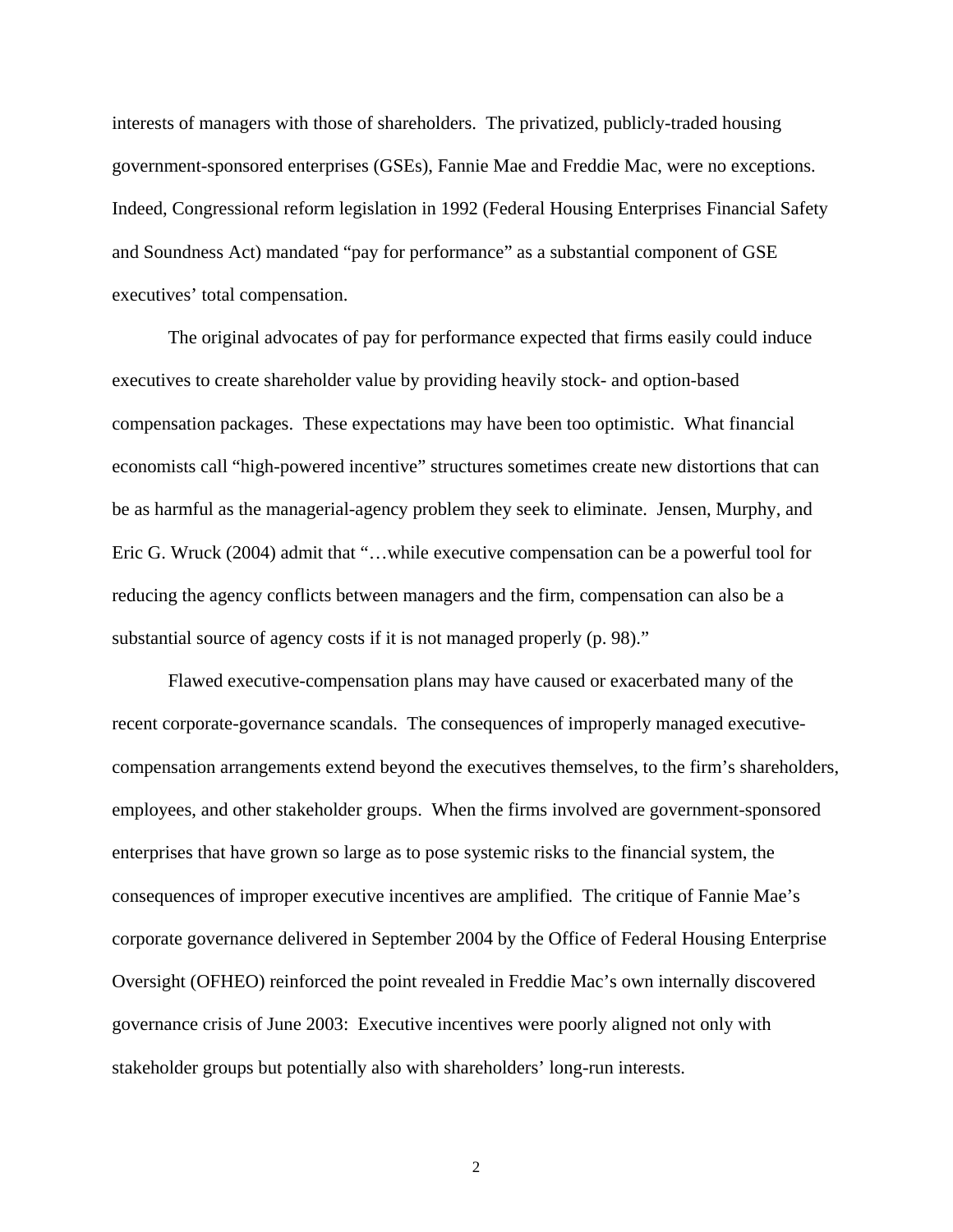This article describes the misaligned incentives in the executive-compensation schemes at Fannie Mae and Freddie Mac. We argue that the problem at the stockholder-owned housing GSEs potentially is worse than it is in the average S&P 100 firm because the GSEs are different in terms of their financial structure, the flexibility of their business models and financialreporting systems to respond to executive incentives, and the range of stakeholder groups that have legitimate interests in their governance. Yet, executive-compensation plans at the GSEs are composed of a large stock- and earnings-based component that is benchmarked to financial institutions that are different from Fannie and Freddie. More appropriate and targeted performance goals—such as limiting interest-rate risk and meeting affordable-housing goals also are part of GSE executive-compensation plans, but they make up a much smaller component of bonus awards.

The design of executive compensation is central to the governance of the GSEs. In our view, the relationship between executive-compensation arrangements at the GSEs and their welldocumented earnings-management abuses has not received adequate attention in the discussion of possible GSE reforms.

Whether Congress chooses to embark on a transition to true GSE privatization or moves toward a stricter, more bank-like regulatory regime, a focus on executive compensation will remain critical for successful reform. If a political consensus ever emerged in favor of privatization, it would be important to remove incentives for GSE managers to maximize the value to shareholders of the "implicit guarantee" during the transition. The best way to prevent last-minute increases in risk would be to eliminate top management's incentive to maximize current shareholder wealth at the expense of taxpayers.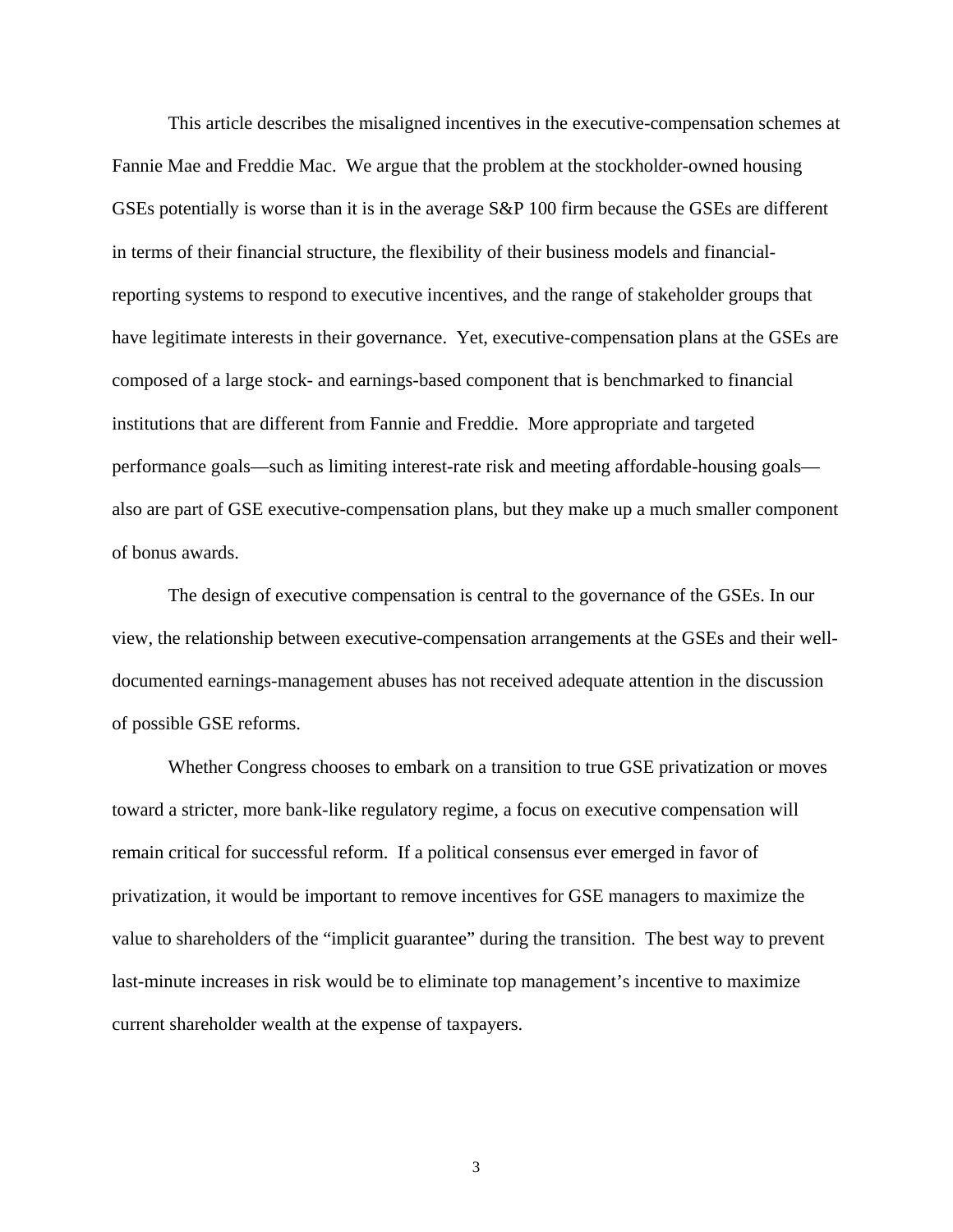On the other hand, if privatization remains politically impossible, increased regulatory control over some aspects of executive compensation could strengthen the safety and soundness of the GSEs. Bank regulators can constrain bank executives' compensation in some circumstances, which limits management's incentive to take excessive risk. If GSE supervisors had authority over compensation plans similar to that exercised by bank regulators, the risks posed by the enterprises to financial stability could be greatly reduced.

To be sure, an increase in supervisory control over Fannie Mae's and Freddie Mac's executive compensation might increase the confidence of market participants in the government's implicit guarantee of GSE liabilities. Wallison (2004) argues that further entrenching supervision would make privatization less feasible. However, we contend that supervisory control over compensation is necessary to prevent excessive risk taking whether GSEs remain under government supervision indefinitely or are set on the path to privatization.

## **THE EVOLUTION OF THE GSE BUSINESS MODEL: MOVING FROM OFF TO ON BALANCE SHEET**

Perhaps the most contentious aspect of the GSEs' current operations is their exploitation of a perceived implicit guarantee of their senior liabilities by the U.S. Treasury. The perceived guarantee allows them to issue large amounts of unsecured debt cheaply in order to increase both their assets and their leverage. Frame and White (2004) describe in great detail the housingfinance activities of Fannie Mae and Freddie Mac and the privileges they enjoy; we do not repeat them here. However, one aspect of the recent evolution of the GSEs' business models that does call for emphasis here is the choice they face between intermediating mortgage flows on or off their balance sheets. On-balance-sheet intermediation consists largely of a GSE issuing senior unsecured debt in capital markets and then using the proceeds to fund investments in mortgages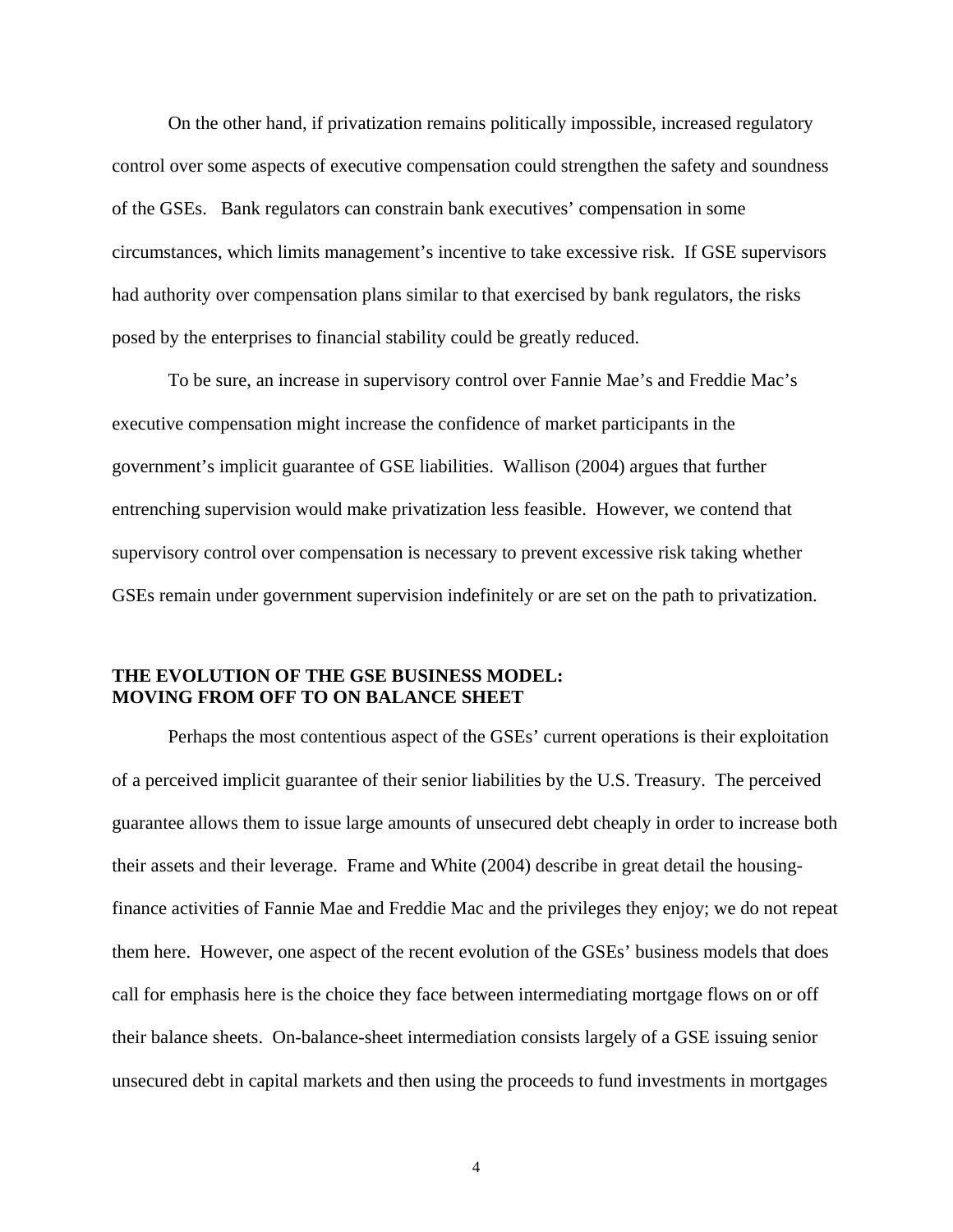or mortgage-backed securities (MBS). Equity provides about 3.50 percent of the funds for GSEs' on-balance-sheet mortgage financing; unsecured debt provides most of the rest. The GSEs are able to fund their highly profitable operations primarily with unsecured debt both because the assets are of high quality and investors perceive an implicit guarantee of GSE senior liabilities by the Federal Government.

In contrast to on-balance-sheet intermediation, off-balance-sheet intermediation consists of providing a guarantee to investors of timely repayment of principal and interest from an issue of MBS. In the guarantee business, the GSE sheds interest-rate risk. Only when mortgages or MBS stay on the balance sheet do the GSEs retain interest-rate risk. Whether the intermediation of mortgages is on or off the balance sheet, the GSE absorbs the credit risk.

The on-balance-sheet business of both GSEs grew much faster than the off-balance-sheet business during the 1990s. Rapid growth of on-balance sheet business allowed the GSEs to take advantage of their access to cheap financing. As we discuss further below, the fact that the GSEs' current stock- and option-based executive-compensation plans were put in place at about the same time that the GSEs' decade of rapid balance-sheet expansion began is worth noting.

Of course, the residential-mortgage market itself has grown rapidly—at a compounded annual rate of 8.6 percent in the decade through June 2004. Yet the GSEs have retained an increasing share of this expanding market. The off-balance-sheet business grew at a 5-percent annual rate in the 10 years through June 2004, while the on-balance-sheet business grew at a 17 percent annual rate—much faster than the mortgage market itself.

While the GSEs pursued high growth in the on-balance-sheet business, they also maintained high leverage. Fannie Mae held core capital of about 3.65 percent on June 30, 2004. A typical U.S. depository institution with the same portfolio of assets would be required to hold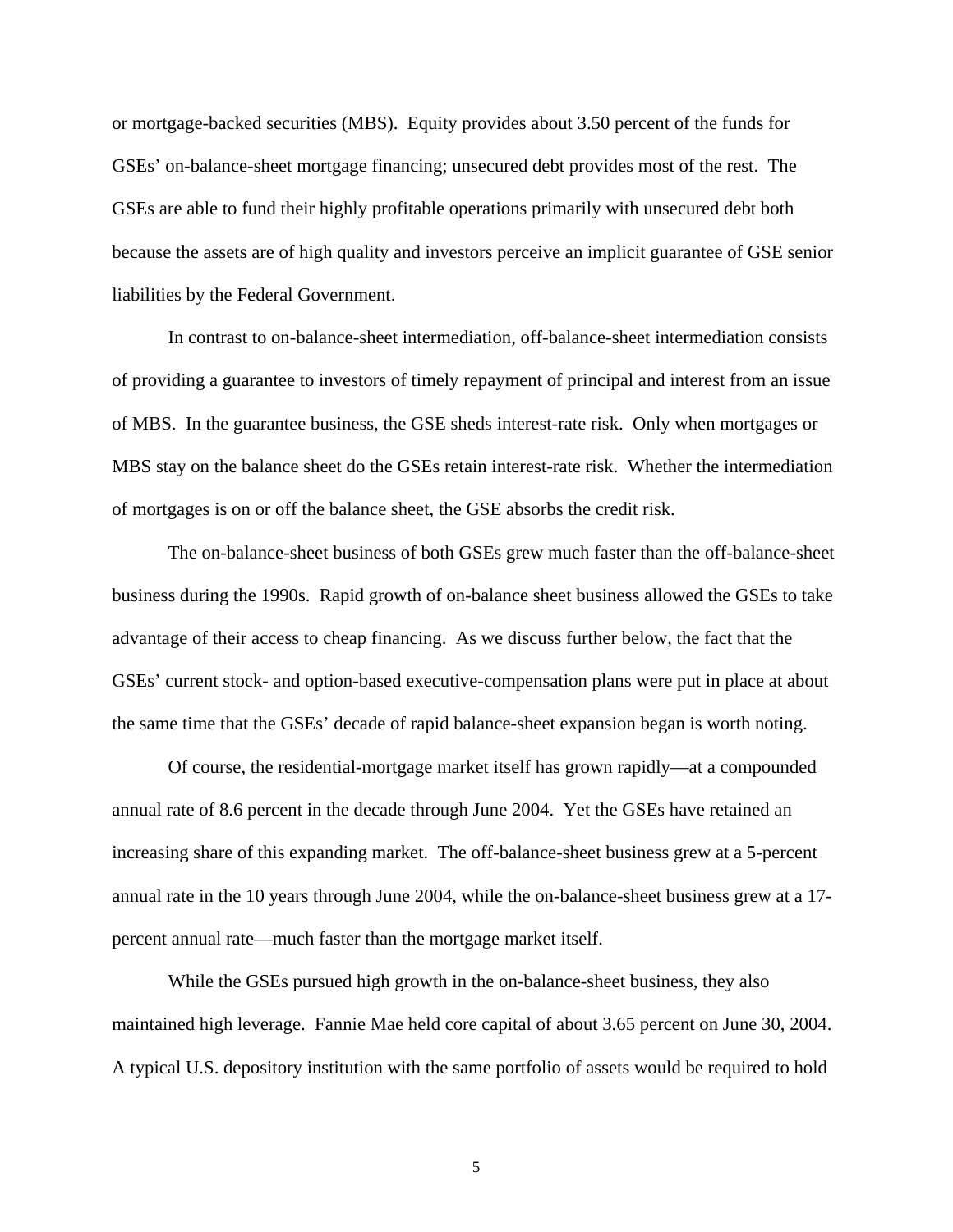core capital equivalent to at least 5 percent of assets under bank regulators' so-called "leverage ratio." The shifting business mix during the 1990s toward on-balance-sheet business with high leverage highlights the ability of GSE executives to take advantage of perceived profit opportunities when given the incentives to do so.

In sum, there is little question that the housing GSEs' growth—particularly on their balance sheets—has been very rapid in recent years. At the same time, the GSEs operate with much higher leverage than a typical bank, even if the bank held an identical portfolio of assets. As we discuss below, their high leverage and importance in the mortgage-finance market of the GSEs create a need for enhanced supervision and control over executive-compensation plans, even during a possible transition to privatization.

## **THE NEED FOR REGULATION OF THE GSES: NEGATIVE EXTERNALITIES AND DEBTHOLDERS' COLLECTIVE-ACTION PROBLEM**

Why are the GSEs regulated today, and why might more stringent oversight be justified in the future? We contend that there are two basic reasons for government oversight of the GSEs. First, there may be costs associated with a GSE's failure that shareholders do not adequately take into account—so-called negative externalities. The GSEs' importance to the mortgage market in particular, and the financial system more generally, has grown enormously in recent years. The disruptive failure of a housing GSE—however remote the possibility could interrupt the flow of credit to the mortgage market, constraining many households' housing choices. Failure of a GSE also might threaten financial stability, possibly through extensive bank and thrift holdings of over \$1 trillion of GSE debt. However, GSE shareholders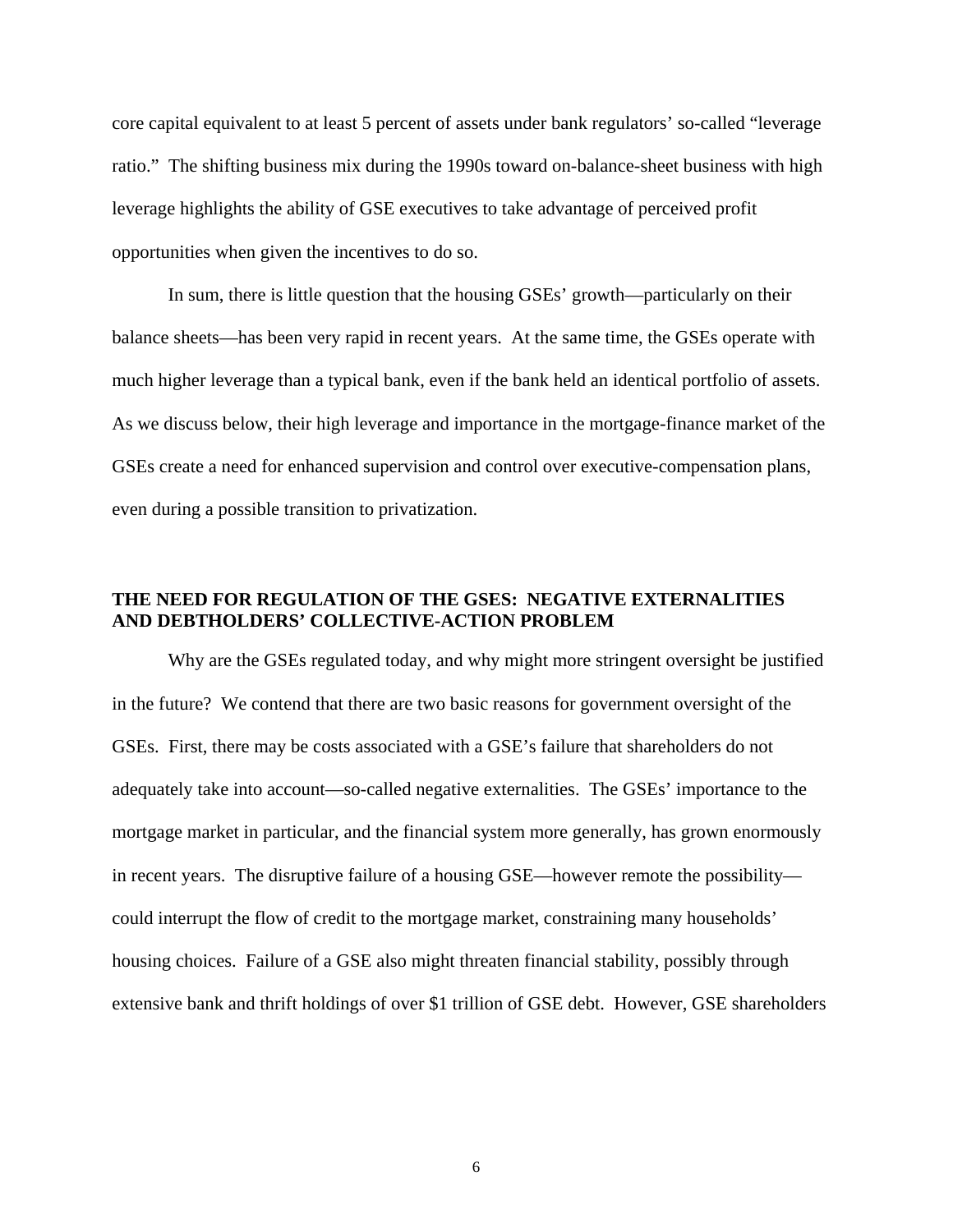on the verge of losing their investments would have inadequate financial incentives to limit losses on GSE assets.

Negative externalities are perhaps the most formidable obstacle to complete, credible privatization of the GSEs. It is, of course, also the source of the market's perception of an implicit guarantee of GSE liabilities. The undeniable economic logic of a future government bailout of some kind, in turn, justifies government oversight now to contain the expected cost of the contingent liability.

The second reason for government oversight of the GSEs is the fact that the thousands of holders of GSE debt today need a delegated monitor to overcome a "collective-action" or "freerider" problem. In fact, some 7,400 U.S. commercial banks—95 percent of all banks—hold some GSE debt today. Thousands of other domestic and foreign financial institutions, nonfinancial private investors, mutual funds, and foreign governments hold GSE debt also. No single holder of GSE debt owns more than a trivial fraction of the outstanding debt. Thus, the collective-action problem among GSE debtholders is acute. This would be most apparent and critical in the event of a GSE default or restructuring that required creditor decision-making.

The basic delegated-monitor argument for regulation of banks is laid out in Dewatripont and Tirole (1994), where the authors outline their "representation hypothesis" of bank regulation. Market discipline of a firm with many small, dispersed, uncoordinated debtholders may provoke a market panic. Among uninsured banks, a panic starts with runs on individual distressed banks, which then spread contagiously to unrelated and sometimes healthy banks. History shows that unchecked banking panics can disrupt the credit and payments mechanisms of an economy, the hallmarks of financial stability.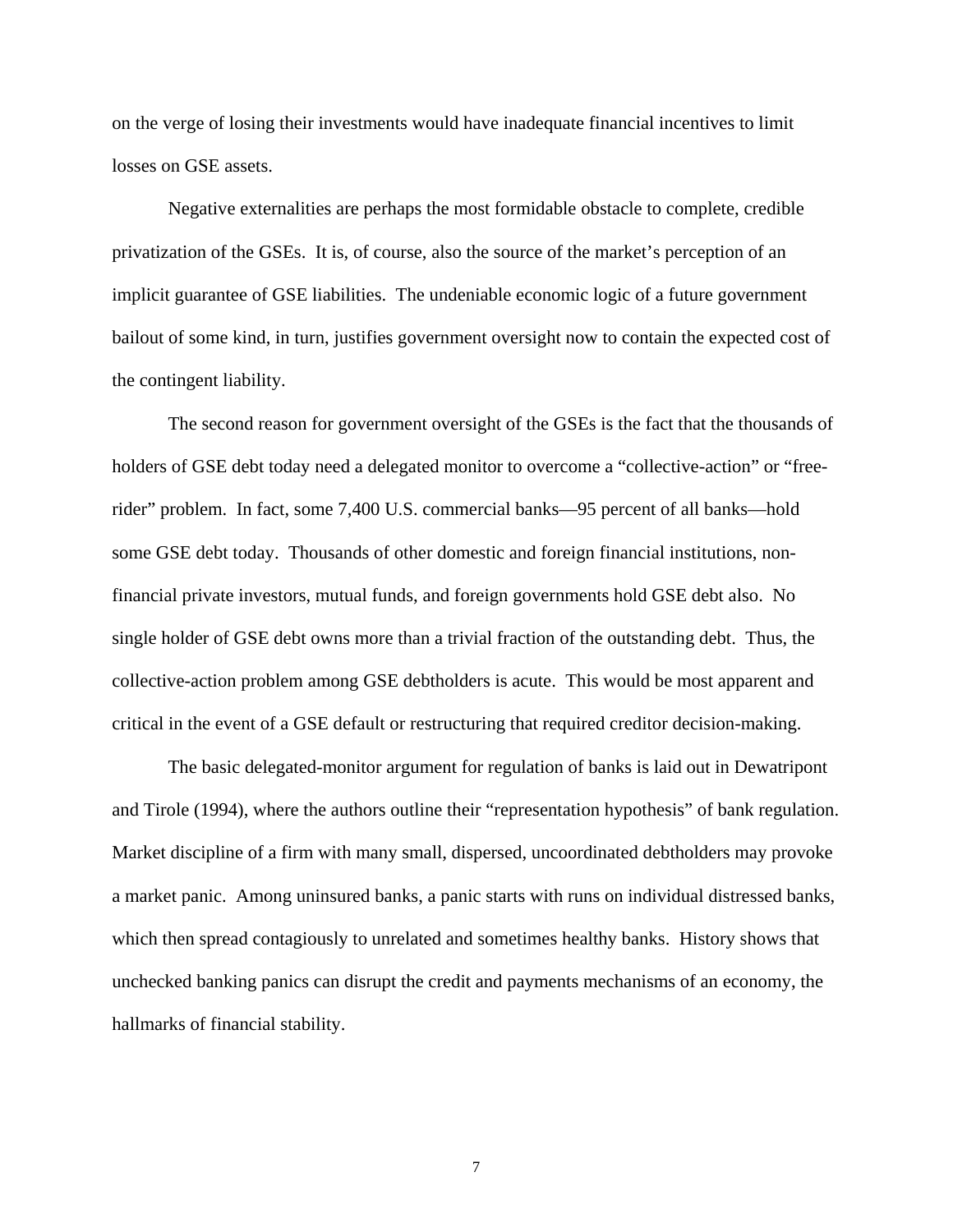For GSEs, a panic would begin as a funding-liquidity crisis, with negative implications for the intermediation of residential-mortgage credit and for the liquidity of debtholders' (notably banks') portfolios. A market panic that spread from Fannie Mae to Freddie Mac, or vice versa, probably would not harm the payments system because the Federal Reserve easily could liquefy banks via the discount window or open-market operations. However, it certainly would interrupt the flow of funds to the mortgage market. Such an interruption would matter because homemortgage borrowing has constituted almost half of all flows of credit to the domestic nonfederal, non-financial sectors of the U.S. economy during the last 20 years, according to the Federal Reserve's Flow of Funds accounts.

A single dominant debtholder can, in principle, overcome the collective-action problem if the "delegated monitor" assumes a substantial financial exposure itself (hence facing a financial incentive to perform due diligence, even while "free riders" do not). A privately owned dominant monitor would exert tremendous influence over a GSE but might act to the detriment of small debtholders or other stakeholders. For example, abuse of its dominant market position by the New York (Bankers') Clearinghouse during the Panic of 1907 was a major factor leading to the establishment of the Federal Reserve System in 1913. Thus, the first link between a need for a delegated monitor and government regulation is the desirability of avoiding undue market power accruing to a private, profit-maximizing entity.

As noted, a delegated monitor must have a financial incentive to monitor effectively. In the case of banking, the government's guarantee of the stability of the banking system—whether explicit or implicit—serves to underpin the government's incentive to monitor bank safety and soundness. Supervision is an investment in controlling contingent liabilities.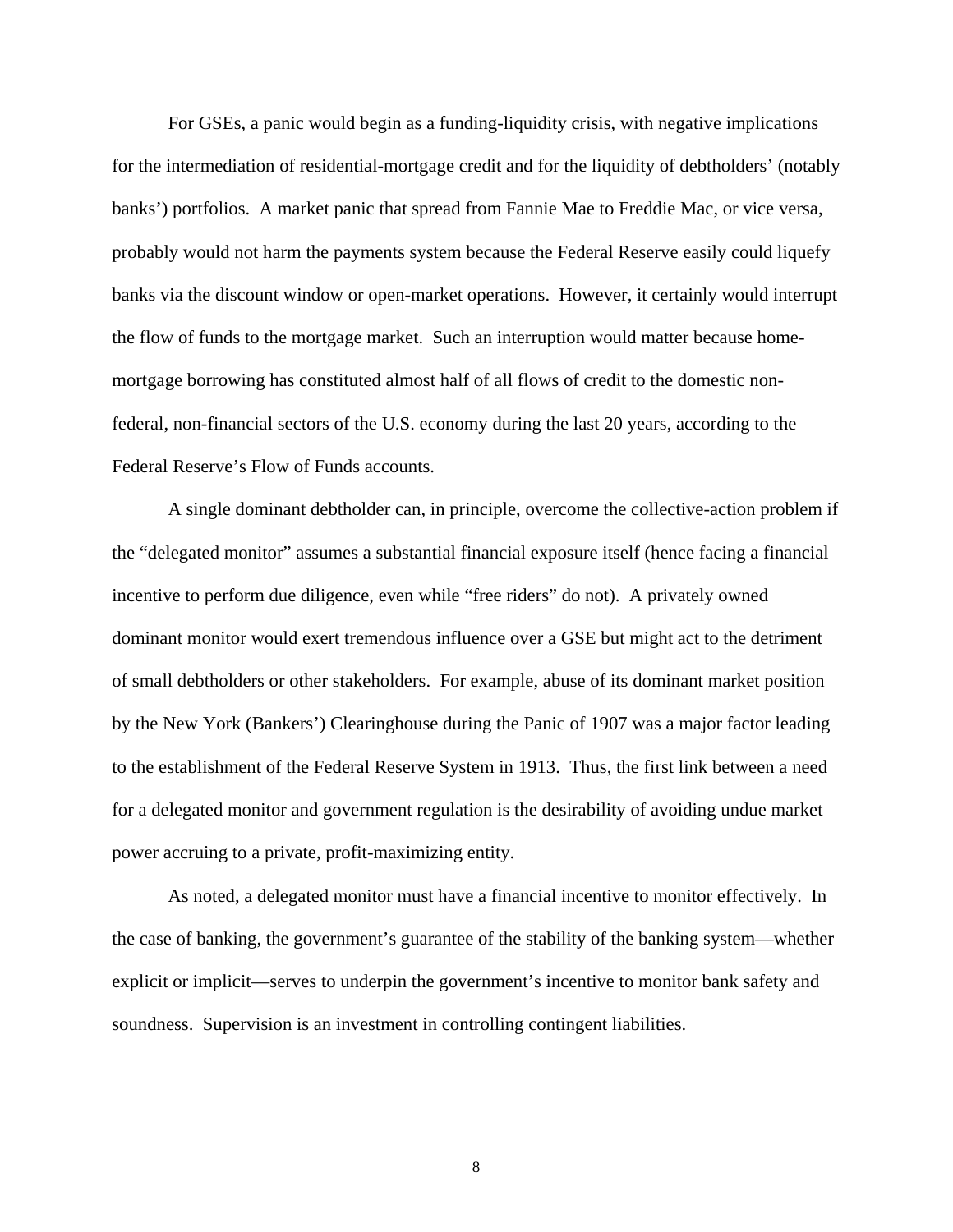We believe a similar argument applies to the GSEs. The government's financial exposures to the GSEs appear in several forms. Most significantly, the government is exposed in the form of an implicit guarantee of GSE senior debt due to the fear of financial instability were government support not forthcoming in a crisis. Indirect exposures exist through insured bank and thrift holdings of GSE securities and through large-bank dealings with the GSEs in OTC derivatives markets. Direct exposures exist in the form of the Federal Reserve Bank of New York's credit exposure to the GSEs on Fedwire (the large-value payments system), and in the form of the GSEs' \$2.25 billion open line of credit at the Treasury.

The key insight of the representation hypothesis as it applies to the GSEs is that significant government financial exposure to the GSEs allows GSE debtholders effectively to delegate the task of carrying out due diligence to a government supervisor. Delegated monitoring with significant financial exposure transforms the regulator from a bureaucratic overseer with little at stake into a risk manager facing a large contingent liability. The scale of that liability is very difficult to control, however, because the GSE has considerable flexibility and discretion in how it operates. This suggests that governance of the GSEs and protection of taxpayers' interests might benefit from greater supervisory control of executive compensation.

## **CORPORATE GOVERNANCE AND EXECUTIVE COMPENSATION IN REGULATED FINANCIAL INSTITUTIONS**

Van Order (2000) contends that GSEs and banks should be seen as competing models of government intervention into the financial system —"dueling charters," in his words. A qualitative similarity exists between insured banks and implicitly guaranteed GSEs. In both cases, government guarantees make the charters viable. Likewise, government supervision limits the cost of providing the guarantees, while the contingent liabilities, in turn, fortify the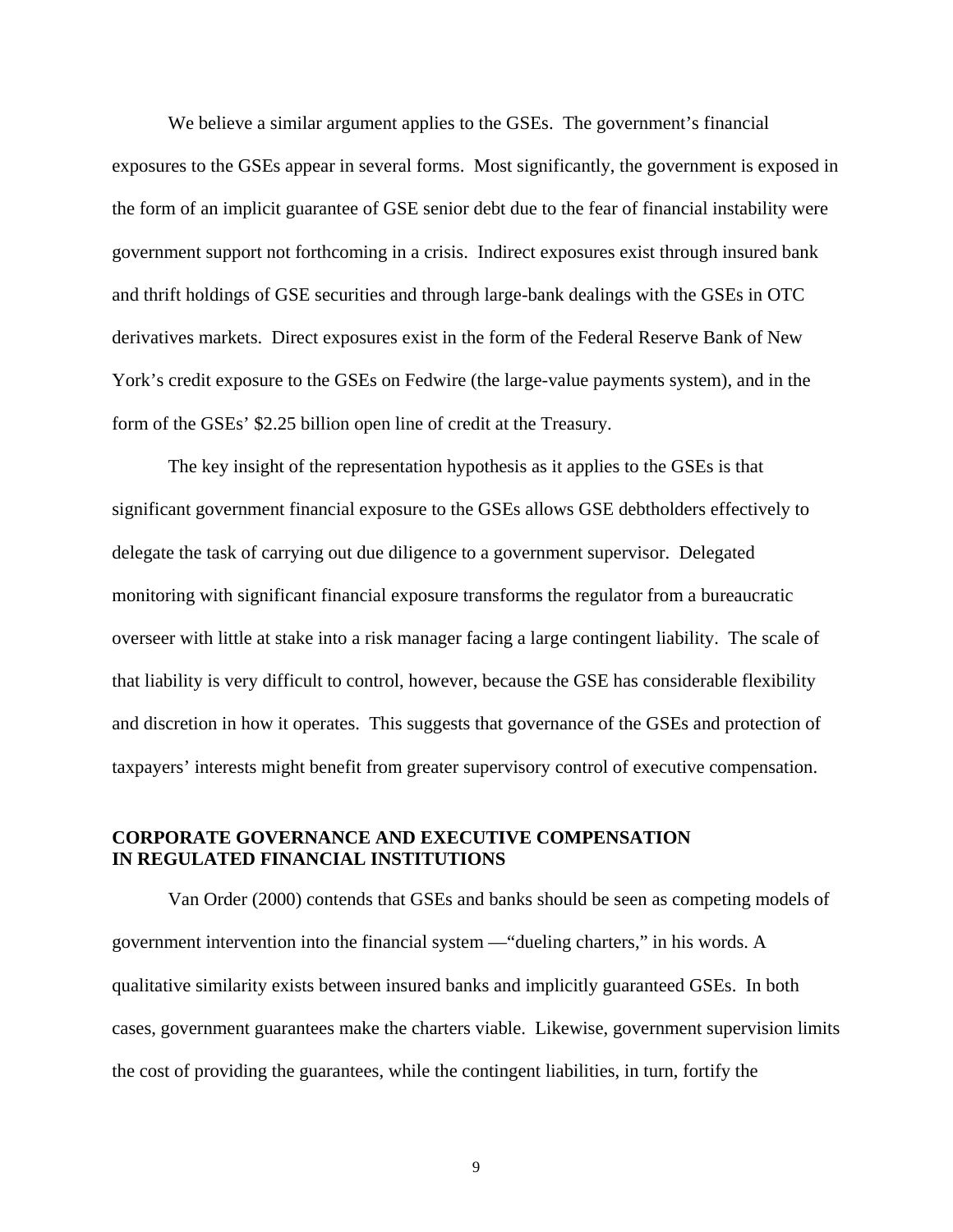government's incentive to provide effective oversight. Van Order's micro-economic analysis of banks and GSEs, together with the rationale for regulation sketched above, provides an appropriate framework for analyzing executive compensation at the GSEs.

To be sure, the rights and responsibilities of corporate shareholders and debtholders usually are strictly segregated, with no obligation for one class of claimant to consider the interests of other classes. However, this demarcation historically has been blurred in the governance of U.S. banks. Macey and O'Hara (2003) point out that, after World War I, U.S. courts supported a fiduciary duty imposed on bank directors to indemnify debt claimants. This was the era of "double liability" for banks in some states, meaning that bank shareholders could be required to pay in additional capital if a bank was on the verge of default.

A modern example of the extra duty that bank owners owe to debtholders (and depositors' representative, the supervisor) is the framework of Prompt Corrective Action (PCA) regulations incorporated in the Federal Deposit Insurance Corporation Improvement Act (FDICIA) of 1991. Similar provisions for GSEs were incorporated in the Federal Housing Enterprises Financial Safety and Soundness Act of 1992. The PCA framework allows regulators effectively to seize control of banks before their equity is exhausted—a "taking" that has been upheld in court.

The current discussion about extending "bank-like supervision" to the GSEs includes more than giving the GSE supervisor a seat at the boardroom table, of course. But we believe this is an important aspect of increased GSE supervision because the board of directors determines executive-compensation arrangements which, in turn, determine how the firm will be run. A firm's "corporate culture" includes not just strategic direction and risk-taking decisions, but also the design of financial-reporting systems and the integrity of internal controls.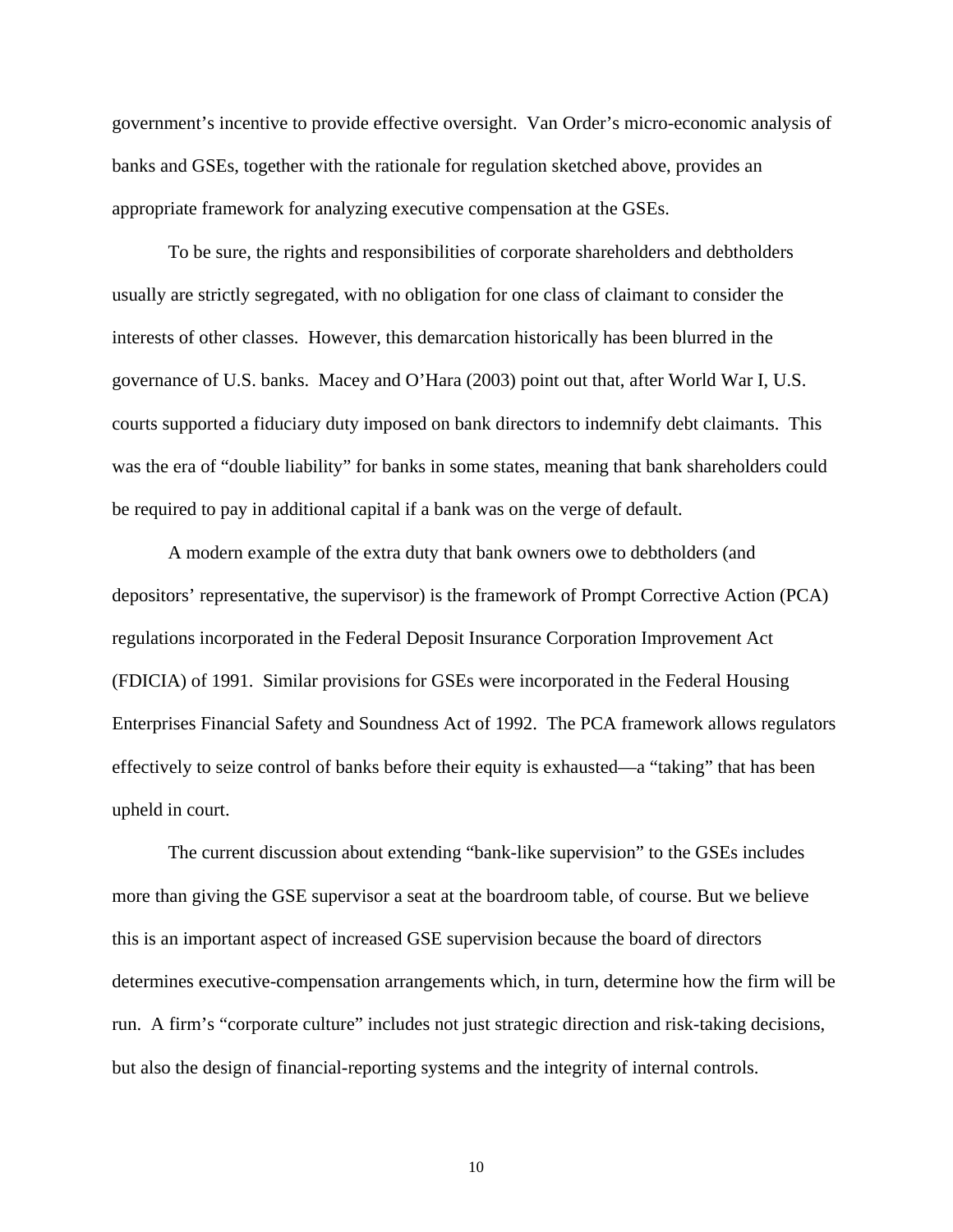Economists call executive-compensation packages that entail high sensitivity of an executive's annual pay and personal wealth to changes in the company's stock price (or related performance measures, such as earnings per share) "high-powered incentive contracts." Conversely, executive-compensation packages that are largely insensitive to changes in the company's stock price (or other performance measures) are termed "low-powered incentive contracts."

Financial theory suggests that optimal executive-compensation arrangements at publicly held corporations depend on the operations, financial structure, market opportunities, size, and public purpose (if any) of the firm (John and John, 1993; John, Saunders, and Senbet, 2000; Adams and Mehran, 2003). In particular, top executives should face greater sensitivity of pay to performance, the:

- **Less transparent is the firm's business model;**
- Lower is the firm's leverage;
- Weaker or more variable is the firm's cash flow;
- Greater are the firm's growth opportunities;
- Smaller is the firm's size (market capitalization); and
- **Less important are non-shareholder stakeholders in the firm.**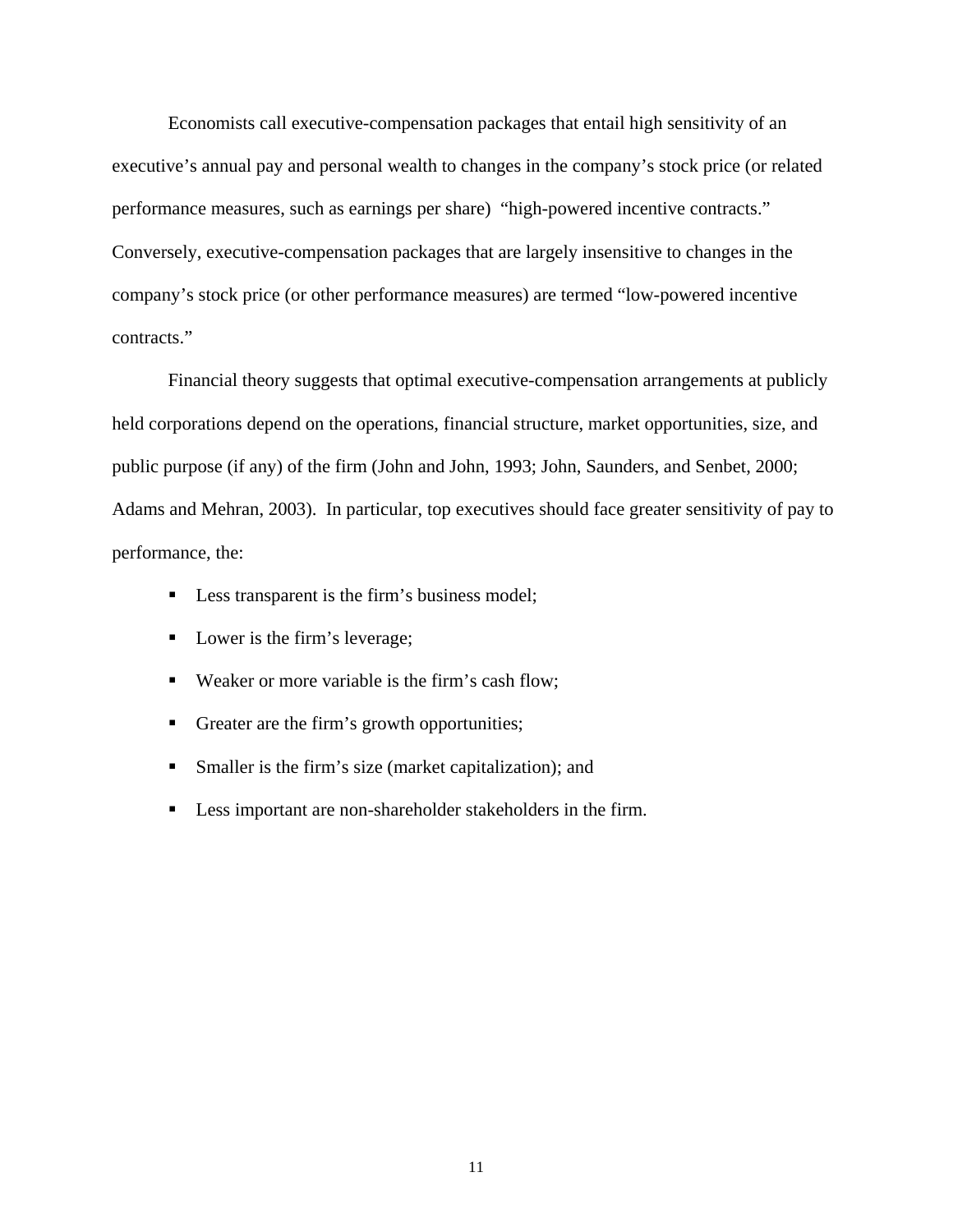The logic behind each criterion for designing optimal executive compensation is quite intuitive.

- **Transparency of the business model** The GSEs' business models are quite transparent, as their top officers frequently stress publicly when arguing that their firms do not pose significant systemic risks to the financial system. Their two business lines—investment portfolio and guarantee business—are straightforward. Their assets consist almost exclusively of unencumbered (unpledged) marketable securities, which could be valued and sold quite easily. Thus, the high degree of transparency of their business model should result in a minimal emphasis on highpowered incentives, which are needed most when the information asymmetry between insiders and outsiders is very large.
- **Leverage** The GSEs operate with high leverage, even compared to banks. John and John (1993) explain theoretically why high leverage should decrease the pay-forperformance sensitivity of a firm's executive compensation. Adams and Mehran (2003) find empirical evidence that option pay is less at banks than at other, lesslevered firms. In effect, leverage itself is a high-powered incentive device; executive compensation should not amplify the risk-taking incentives already present. Thus, on this criterion, GSE executive compensation should be relatively low-powered.
- **Cash-flow variability and availability** A firm with highly variable cash flows, like one that is not transparent to outside investors, needs to focus executives' efforts on generating sustainable creation of value by giving them powerful performance incentives. The GSEs' businesses and cash flows are relatively stable—that is what allows them to operate with high leverage, after all. Thus, executive compensation should be low-powered on this account. Because cash flows are available to pay cash salaries almost without fail, there is less need to provide deferred compensation in the form of stock or options.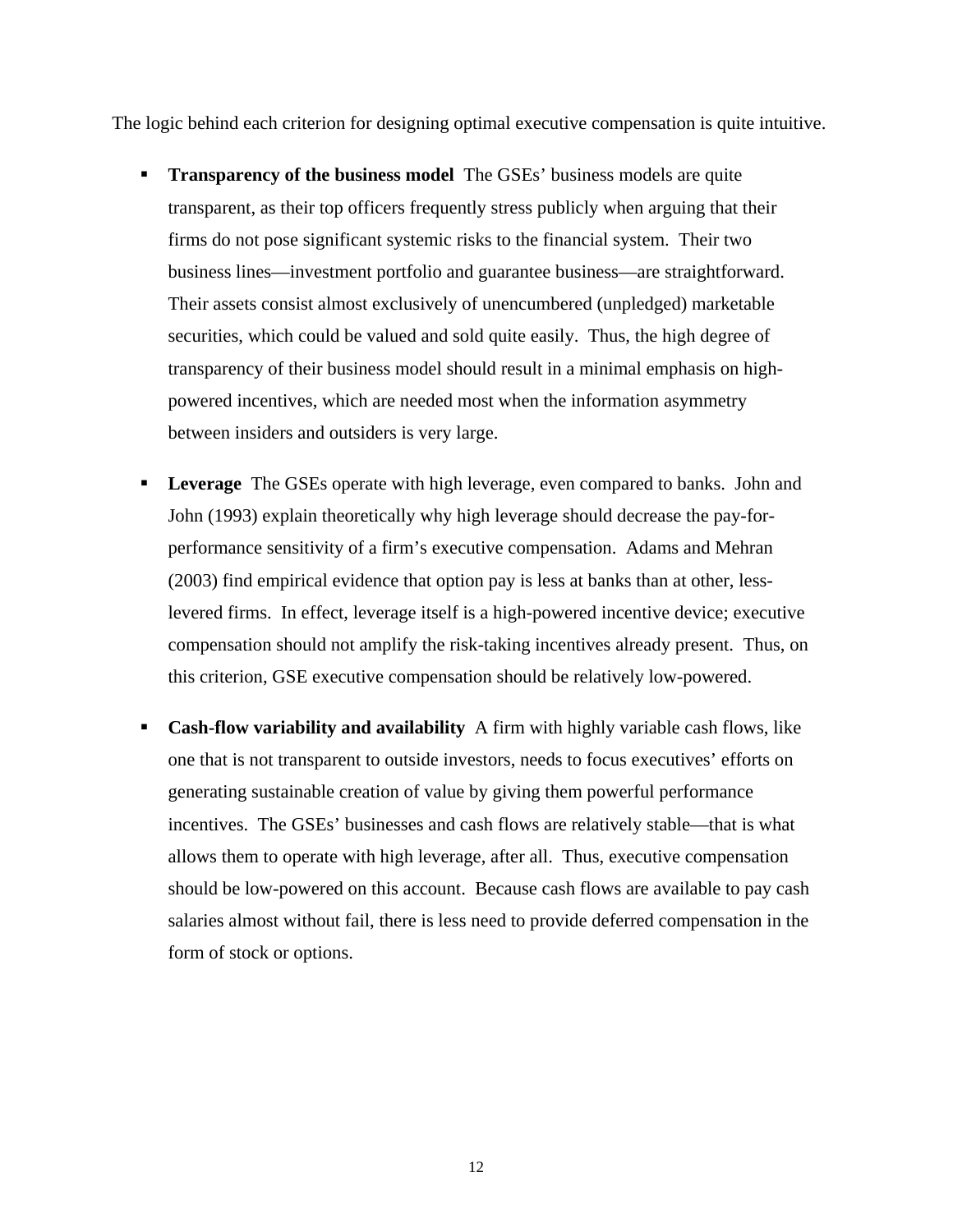- **Growth opportunities** A firm that is valued by investors primarily for the investments it may make in the future needs to provide entrepreneurial incentives to its executives. The GSEs' growth has been decelerating for some time, and they appear near the saturation point in terms of the share of the conforming-mortgage market they can profitably intermediate. As Warren Buffett and other former and current investors who assign extremely low P/E ratios to the GSEs have concluded, the fastest growth of the GSEs is behind them. Executive compensation should be low-powered on the basis of the GSEs' relatively small growth opportunities.
- **Firm size (market capitalization)** The larger is a firm's market capitalization, the more difficult it is to provide the CEO with a meaningful equity stake in the company. For this reason, high-powered incentive contracts are more expensive for larger firms. The GSEs' market capitalizations are large, so their executive compensation should de-emphasize pay for performance on this ground.
- **IMPORTANCE IMMORET IMMORET SHARE IMMORET IMMORET IMMORET IMMORET IMMORET IMMORET IMMORET IMMORET IMMORET IMMORET IMMORET IMMORET IMMORET IMMORET IMMORET IMMORET IMMORET IMMORET IMMORET IMMORET IMMORET IMMORET IMMORET IMMO** reason of all for the GSEs to de-emphasize high-powered executive-compensation contracts is that relevant and important stakeholder groups extend far beyond shareholders. As we discussed above, GSEs are like banks in that they may pose externalities to the financial system and the economy. Moreover, the GSEs' explicit public mission to support the housing-finance market means that their reason for existing extends beyond the maximization of shareholder wealth. To fulfill this public mission, the GSEs must remain safe and sound—i.e., officers and directors should take into account debtholders' and taxpayers' interests in avoiding insolvency.

The GSEs arguably fall near the low-powered end of the scale on *every* compensation criterion noted here. That is, optimal executive-compensation arrangements at the GSEs should entail a smaller role for stock and options than at the average publicly owned corporation. Yet, Fannie Mae and Freddie Mac compensate their top executives with notably high-powered incentives. In 2003, for example, Fannie Mae CEO Franklin D. Raines received a base salary of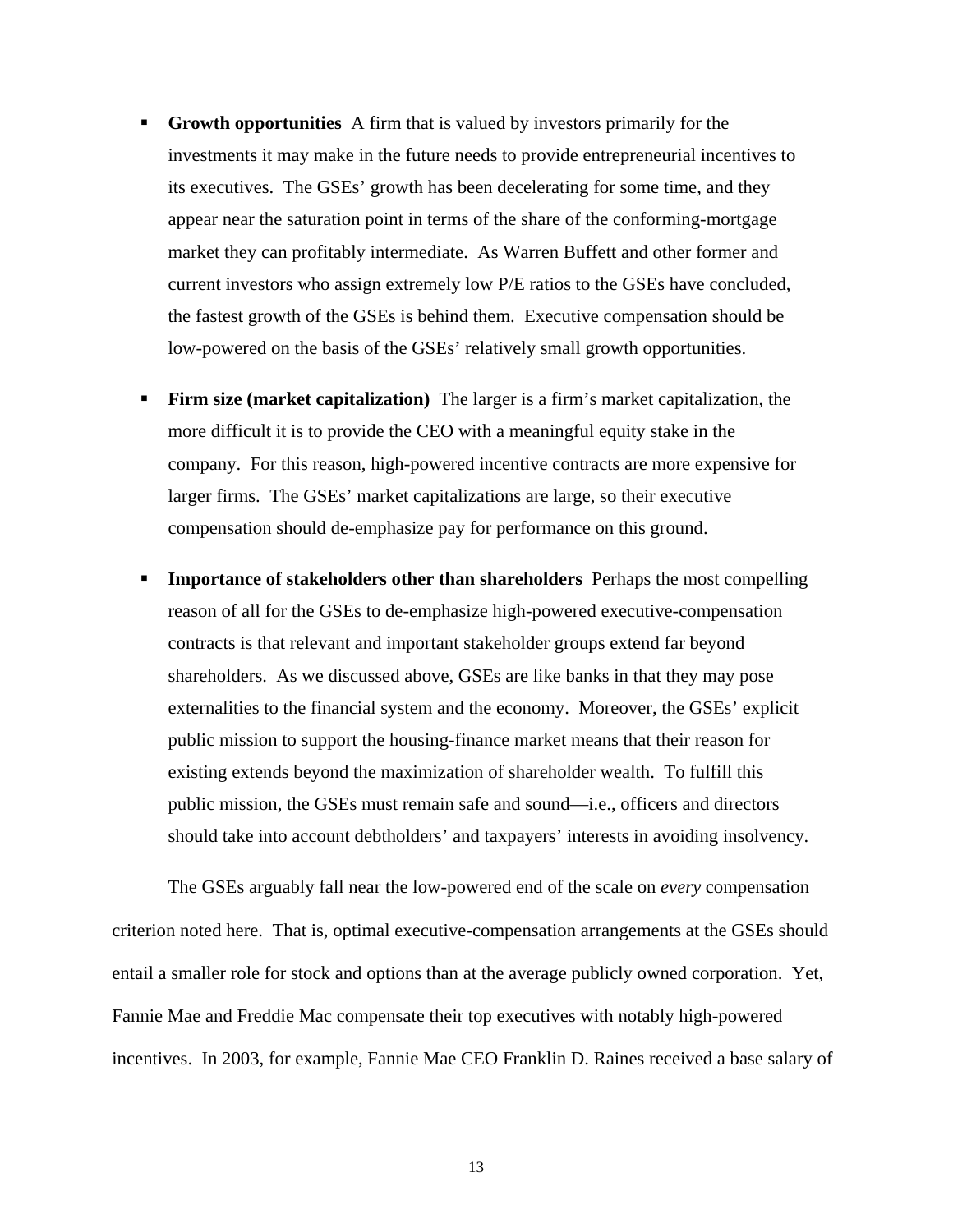about \$1 million, an annual bonus of about \$4.4 million, and long-term compensation awards in the form of stock and options of almost \$15 million. At the end of 2003, Mr. Raines owned outright Fannie Mae stock worth \$17.4 million, while he owned options exercisable within 60 days to control an additional \$113 million of Fannie Mae stock. Given the significant role of earnings-per-share targets in determining his eligibility for the annual bonus award, Mr. Raines' compensation package (including changes in the value of his Fannie Mae stock and options) predominantly consists of high-powered incentives. Executive-compensation arrangements are similar at Freddie Mac.

The boards of directors at Fannie Mae and Freddie Mac were not solely responsible for designing inappropriate executive compensation, however. Congress enshrined pay-forperformance in the 1992 reforms of the GSEs' chartering acts. Fannie Mae's charter act, for example, requires that a "significant portion of... compensation... be based upon performance." According to Fannie Mae's 10-K, executive compensation should "maintain comparability" with executive-compensation plans at "peer institutions." As implemented, this means the company's compensation committee targets cash compensation (*i.e.*, salary and bonus) at approximately the 50<sup>th</sup> percentile of the distribution of other large financial-services companies, and total compensation (cash plus stock-based awards) at approximately the  $65<sup>th</sup>$  percentile.

We believe that the GSE regulator (OFHEO) should have a greater ability to constrain executive compensation. A basis for intervention is suggested in the legislative history of the Fannie Mae Charter Act, in Senate Report No. 1123 (May 15, 1968):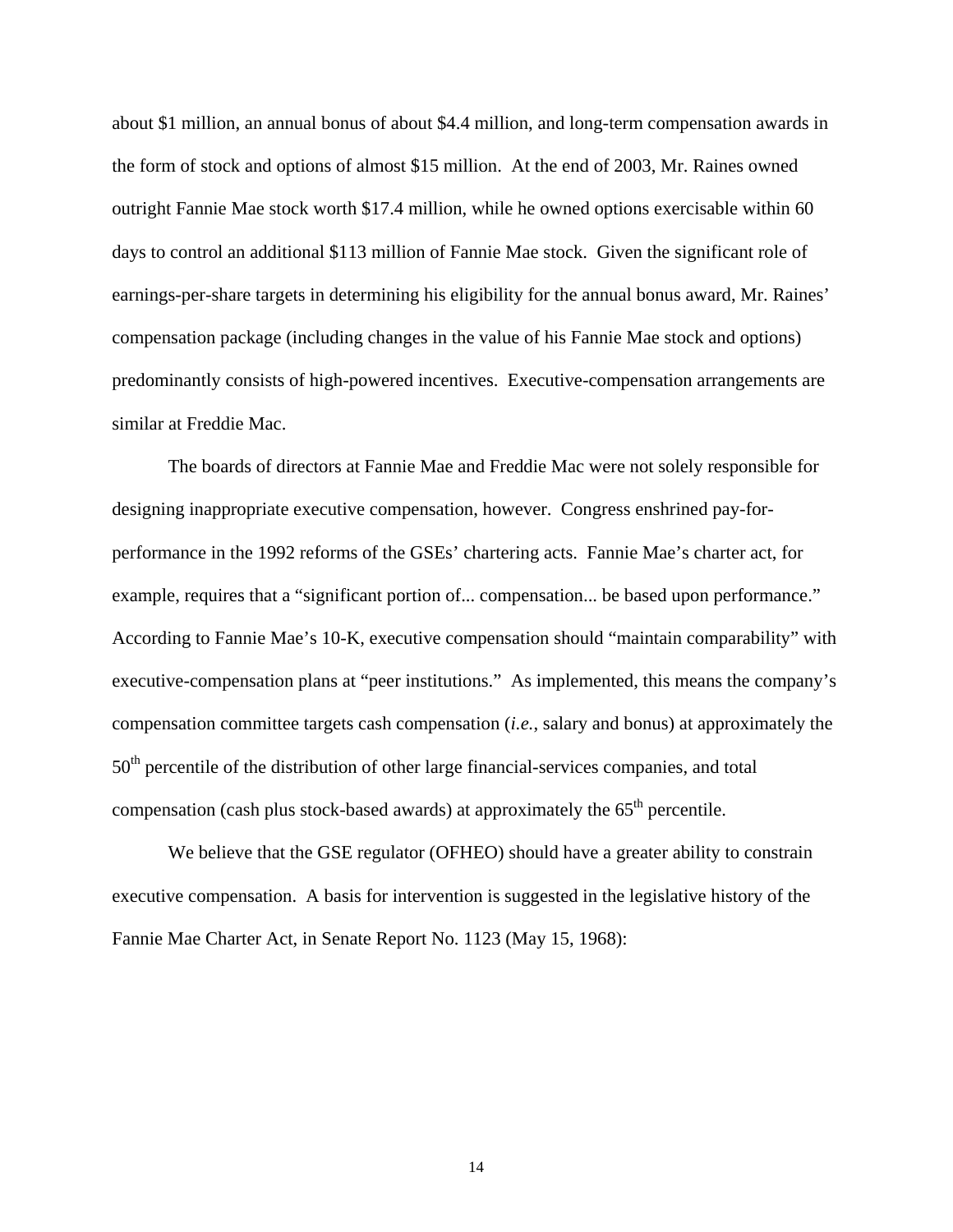...it is the intent of the Committee that the regulatory powers of the Secretary will not extend to the FNMA's internal affairs, such as personnel, salary, and other usual corporate matters, *except where the exercise of such powers is necessary to protect the financial interests of the Federal Government or as otherwise necessary to assure that the purposes of the FNMA Charter Act are carried out* [italics added].

While this statement of the intent of Congress is consistent with greater regulatory oversight of

the GSEs' executive-compensation plans, legislation (12 USC 4518(b)) explicitly prohibits the

Director of OFHEO from setting a "specific level or range of compensation."

There is some movement on the executive-compensation front already. OFHEO's

proposed corporate-governance reforms, published in the Federal Register of April 12, 2004,

include a requirement that Fannie Mae's and Freddie Mac's executive compensation be

"appropriate and reasonable," rather than merely "appropriate and comparable."

OFHEO is proposing to… [add] language that would prohibit compensation in excess of what is appropriate for these government-sponsored enterprises, in addition to what is reasonable (as the section currently reads) and consistent with their long-term goals. The addition of this language is intended to underscore the impropriety of compensation incentives that excessively focus the attention of management and employees on short-term earnings performance….

The proposed compensation requirement in no way detracts from the obligations of board members and management to meet their responsibilities to shareholders, but reflects the attention that needs to be paid as well to other important considerations in directing the course and conduct of an Enterprise. (Federal Register, Vol. 69, N. 70, Monday, April 12, 2004, pp. 19126-29)

OFHEO recognizes that the public has a right to demand from GSEs, like banks, a higher standard of corporate governance.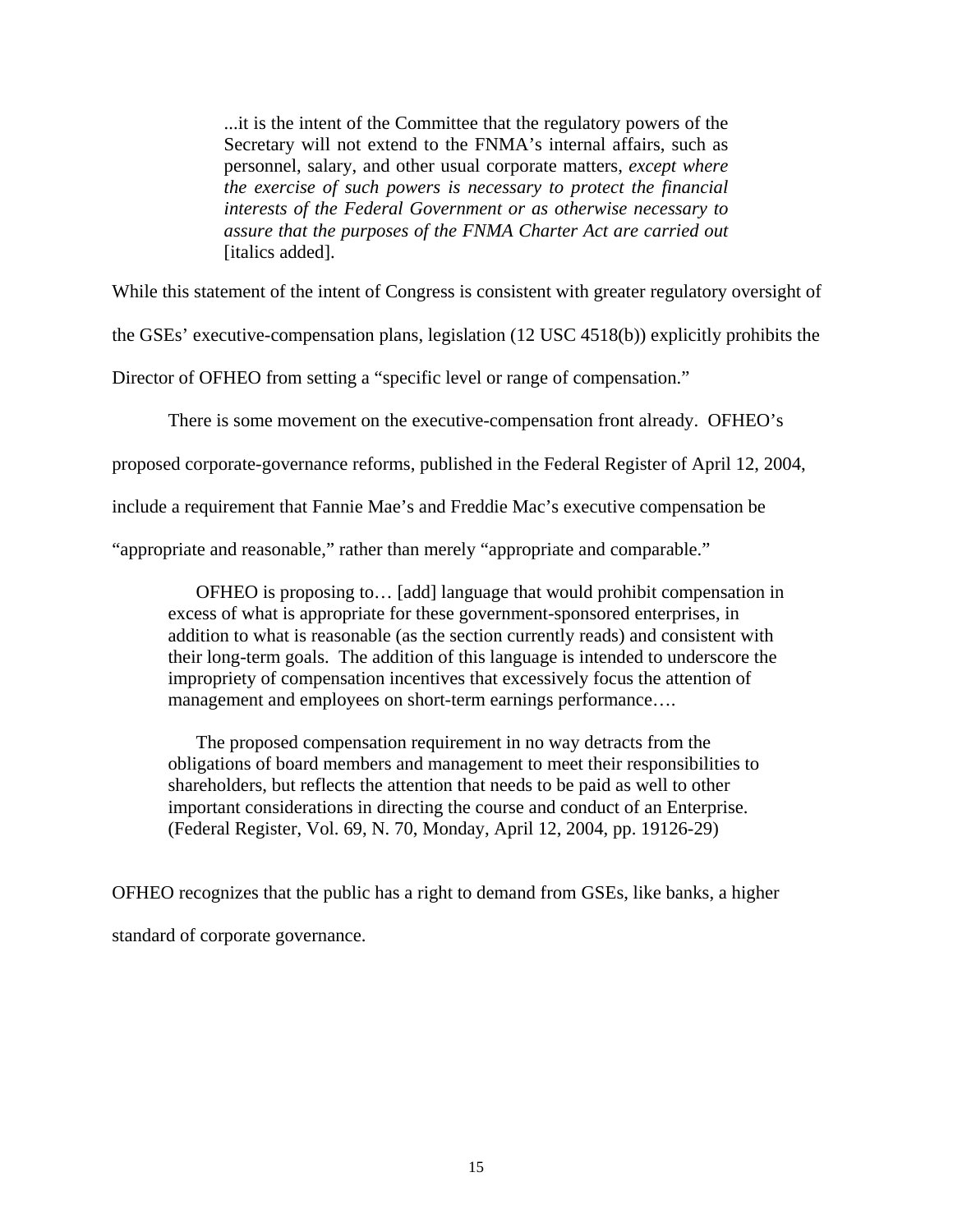#### **CONCLUSIONS**

Borrowing restrictions and higher capital requirements could, in principle, counter the most obvious signs of aggressive risk-taking by GSEs. But blunt restrictions are unlikely to prevent smart, stock- and option-fueled managers from reaching a risk-return trade-off they believe maximizes shareholder wealth—as well as their own. From a public-policy perspective, the crucial task is to recalibrate managerial incentives to decrease the large risk appetite of the owners of a highly leveraged financial institution that is perceived by many capital-market participants to enjoy a government guarantee of its liabilities. Thus, corporate governance—and executive-compensation arrangements in particular—should be an important component of the reform agenda. In turn, the GSEs' safety-and-soundness regulator—who is essentially the debtholders' and taxpayers' representative—must be admitted to the GSEs' boardroom in a way that is atypical of an ordinary publicly held company. This intrusion into the board's oversight of executive-compensation plans is justified given the GSEs' public purposes and their large potential cost to taxpayers.

Recent proposed amendments to OFHEO's corporate-governance framework for the GSEs would allow the regulator to require compensation to be "reasonable and *appropriate*" rather than merely "reasonable and *comparable.*" Authority for OFHEO to participate actively in the setting of GSE executive compensation would be fitting either as part of an enhanced supervisory regime or as part of a transition to privatization.

In the wake of OFHEO's investigations into Freddie Mac's and Fannie Mae's accounting practices, there are signs that GSE owners and directors have begun to appreciate how important executive-compensation arrangements are in establishing the firms' cultures and setting an appropriate "tone at the top." There is no guarantee that GSE shareholders and directors will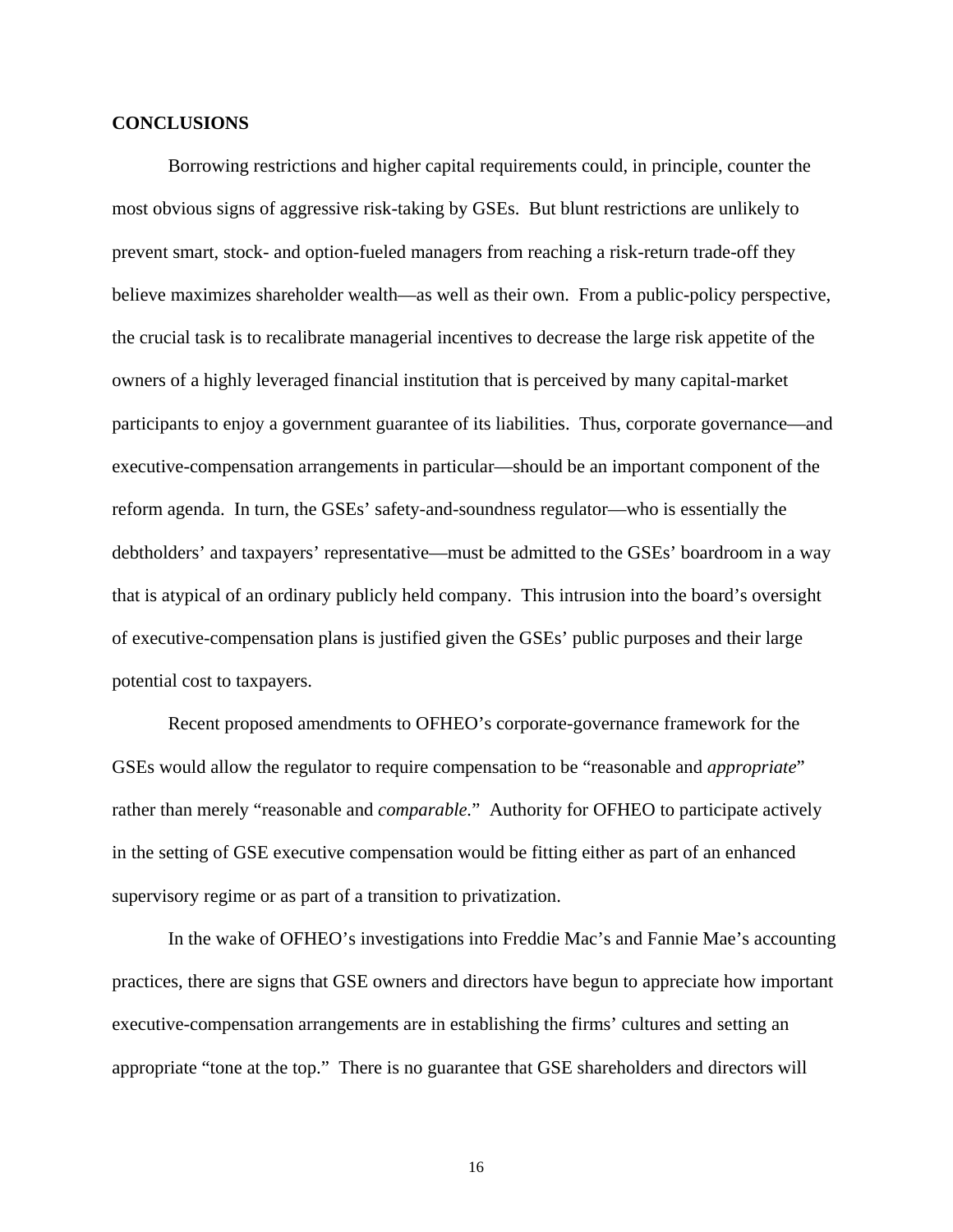follow through, however. Prudent public policy requires greater supervisory control over executive compensation at the GSEs, which would follow a precedent set in banking.

Where does this leave privatization? We believe any viable plan to privatize the GSEs must explain: a) how the negative externalities surrounding a GSE failure would be effectively minimized by private market discipline alone, and b) how the tens of thousands of dispersed GSE debtholders could exert effective market discipline without creating episodes of uncoordinated, contagious, and disruptive liquidity crises in GSE debt markets. Any transition to privatization should include government oversight, including strong supervisory control over executive-compensation plans.